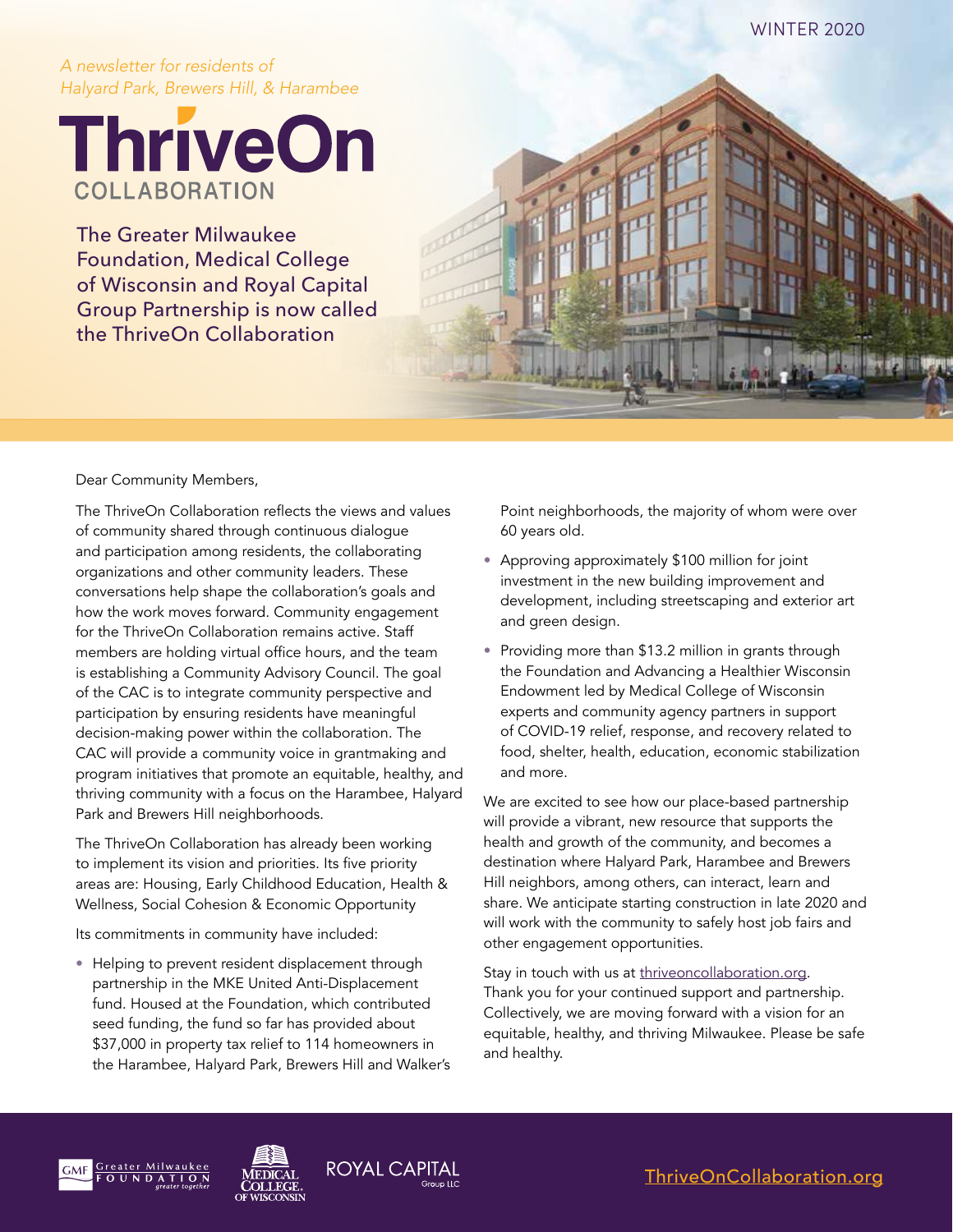# HAPPY ONE YEAR ANNIVERSARY

It has been over one year since the ThriveOn Collaboration Community Engagement Team began engaging with individuals in the Harambee, Halyard Park and Brewers Hill neighborhoods. Here are some of the team's major accomplishments to date:

- Hosted eight visioning sessions to hear thoughts, ideas, and feedback from the community regarding the firstfloor community space at the former Gimbels-Schuster's Department Store building
- Conducted ongoing learning about how the Foundation and MCW can be good neighbors
- Completed one-on-one community chats with neighborhood residents, business owners and educators
- Learned how the community views social determinants of health and priority areas for their neighborhoods that include community engagement, employment, housing, early childhood education and health
- Shared resources around health and wellness, housing, employment, and community happenings

We look forward to many more years working in partnership with the community!

## VISIONING SESSION UPDATES

This year has been filled with great challenges as well as opportunities to be innovative in how we the engage the community in a safe and positive manner. Sixty four individuals attended our last visioning session, where we shared updates about the parking structure, branding priority areas as well as traffic calming ideas. It was a great honor to introduce the Community Advisory Council members that will represent the Halyard Park, Brewers Hill and Harambee community. The visioning sessions offered an opportunity for community residents and stakeholders voices to be heard. We thank you all for your participation and look forward to your time and involvement in 2021. Stay updated about other community events via the ThriveOn Collaboration website: [thriveoncollaboration.org](http://thriveoncollaboration.org)



MKE United established the Anti-Displacement Fund which provides financial assistance to help ensure that long-time, income eligible homeowners living in near downtown neighborhoods are not displaced due to increasing property taxes associated with rising property values and new developments. For more information on the fund, including eligibility requirements and the program application, please contact the MKE United Anti-Displacement Fund Program Administrator, Riverworks Development Corporation, at 414-882-7420. Or check out the website here for details. ThriveOn Collaboration is a supporter of the Anti-Displacement fund and encourages residents to reach out to Riverworks to learn more: [mkeunited.com/antidisplacementfund](http://mkeunited.com/antidisplacementfund)

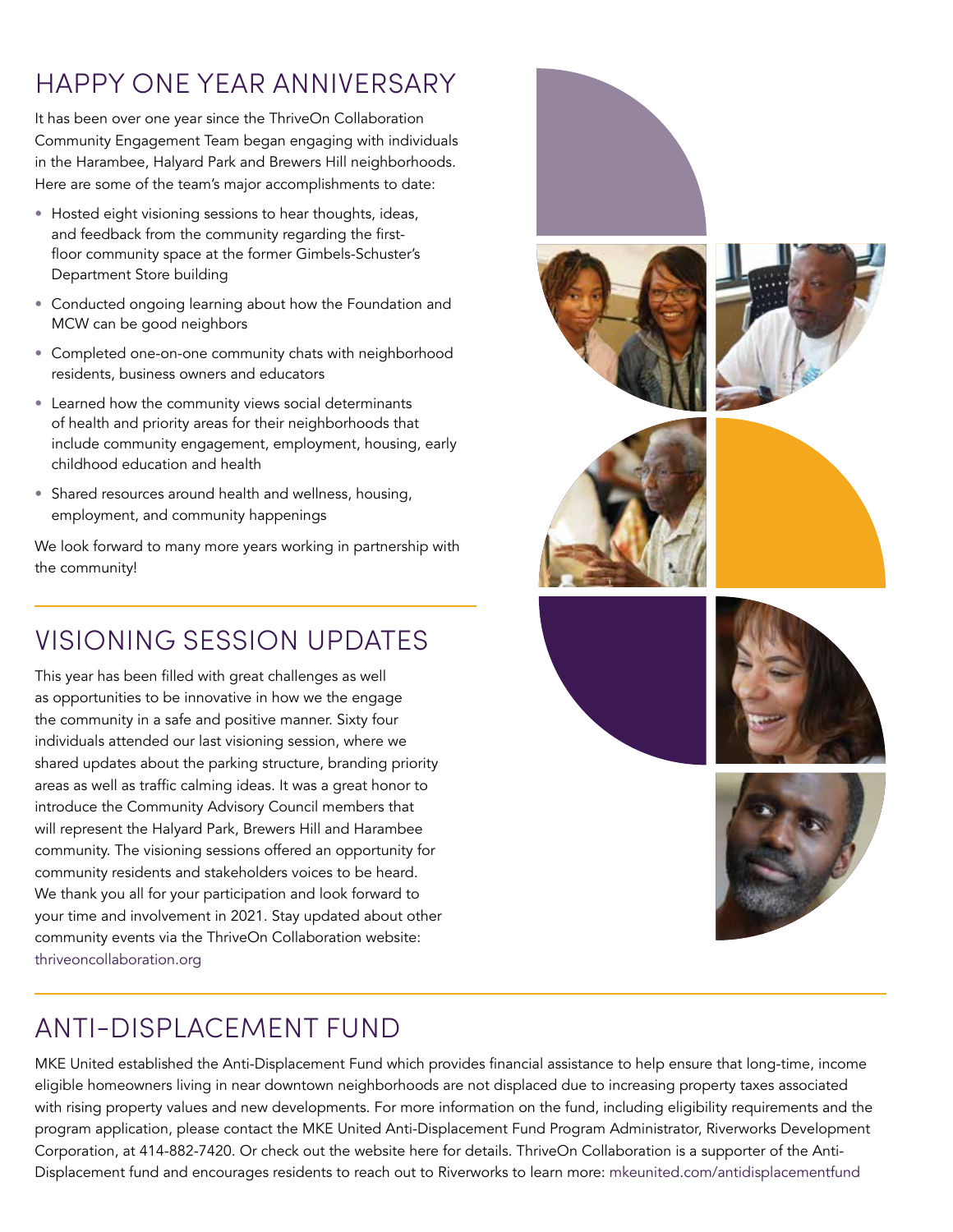## MEET THE THRIVE ON COLLABORATION COMMUNITY ADVISORY COUNCIL MEMBERS

The ThriveOn Collaboration Community Advisory Council members will represent their respective neighborhoods and support the ThriveOn Collaboration by providing input on communications, programming, and investments. Council members will act as an ongoing liaison with community, identify community needs and priorities for future ThriveOn Collaboration efforts. Council members will help review, prioritize, and make recommendations on behalf of the grant funding opportunities to community partners. They will help analyze feedback received from community members and co-host meetings for the Halyard Park, Brewers Hill and Harambee neighborhoods. We would like to welcome them to the ThriveOn Collaboration team as your community representatives.

#### **BREWERS HILL**

Laura Stephens Elaine Schweitzer **HALYARD PARK**  Thomas Johnston

Lennie Mosley Freida Webb Tosha Freeman

#### **HARAMBEE**

Dalvery Blackwell Marquita Edwards Travis Landry Franzetta Lee Tyanna McLaurin Rafael Smith Shelia Smith Marvin Walker

## YOU MATTER CAMPAIGN



Recently, we joined other Milwaukee leaders in launching a campaign and movement centered on a message of hope and resilience — affirming to communities of color that

they matter. Originally created to address the devastating effects COVID-19 was having on African American and Latinx communities, the campaign is a source of advocacy for the end of systematic and structural racism that negatively impacts Milwaukee. Follow the campaign on social media: Facebook: @youmattermilwaukee; Twitter and Instagram: @youmattermke

### Newsletter correction

In our April newsletter, we referenced that Lennie Mosley has been the Halyard Park Neighborhood Association chair for 15 years. She would like the community to know that she has been the chair for six years. We apologize for that error. We thank Mrs. Mosley for pointing that out to us and we appreciate her commitment to the Halyard Park neighborhood and engagement with the partnership.



### UPCOMING EVENTS

# Holiday Lights Festival

Between Nov. 19, 2020-Jan. 1, 2021 visit downtown Milwaukee to experience more than 500,000 holiday lights, day, or night. For more information, visit [milwaukeedowntown.com/bid-events/](http://milwaukeedowntown.com/bid-events/milwaukee-holiday-lights-festival) [milwaukee-holiday-lights-festival](http://milwaukeedowntown.com/bid-events/milwaukee-holiday-lights-festival)

## 2021 Dr. Martin Luther King Jr. Events

Marcus Center for the Performance Arts will host its 37th Annual Dr. Martin Luther King Jr. Program on Sunday, Jan. 17, 2021 at 1 p.m. For more information contact Anthony Smith at 414.273.7121 or visit [marcuscenter.org/community](http://marcuscenter.org/community-engagement/dr-martin-luther-king-jr-birthday-celebration)[engagement/dr-martin-luther-king-jr](http://marcuscenter.org/community-engagement/dr-martin-luther-king-jr-birthday-celebration)[birthday-celebration](http://marcuscenter.org/community-engagement/dr-martin-luther-king-jr-birthday-celebration)

The 24th Annual Dr. MLK Jr. Celebration Virtual Spoken Word contest sponsored by Northwestern Mutual and Alpha Phi Alpha Fraternity, Inc. will take place Monday, Jan. 18, 2021 from 9-10 a.m. Contact Josh Wright at 414-274-0703 or [jwright@ymcamke.org](mailto:jwright@ymcamke.org) for more information.